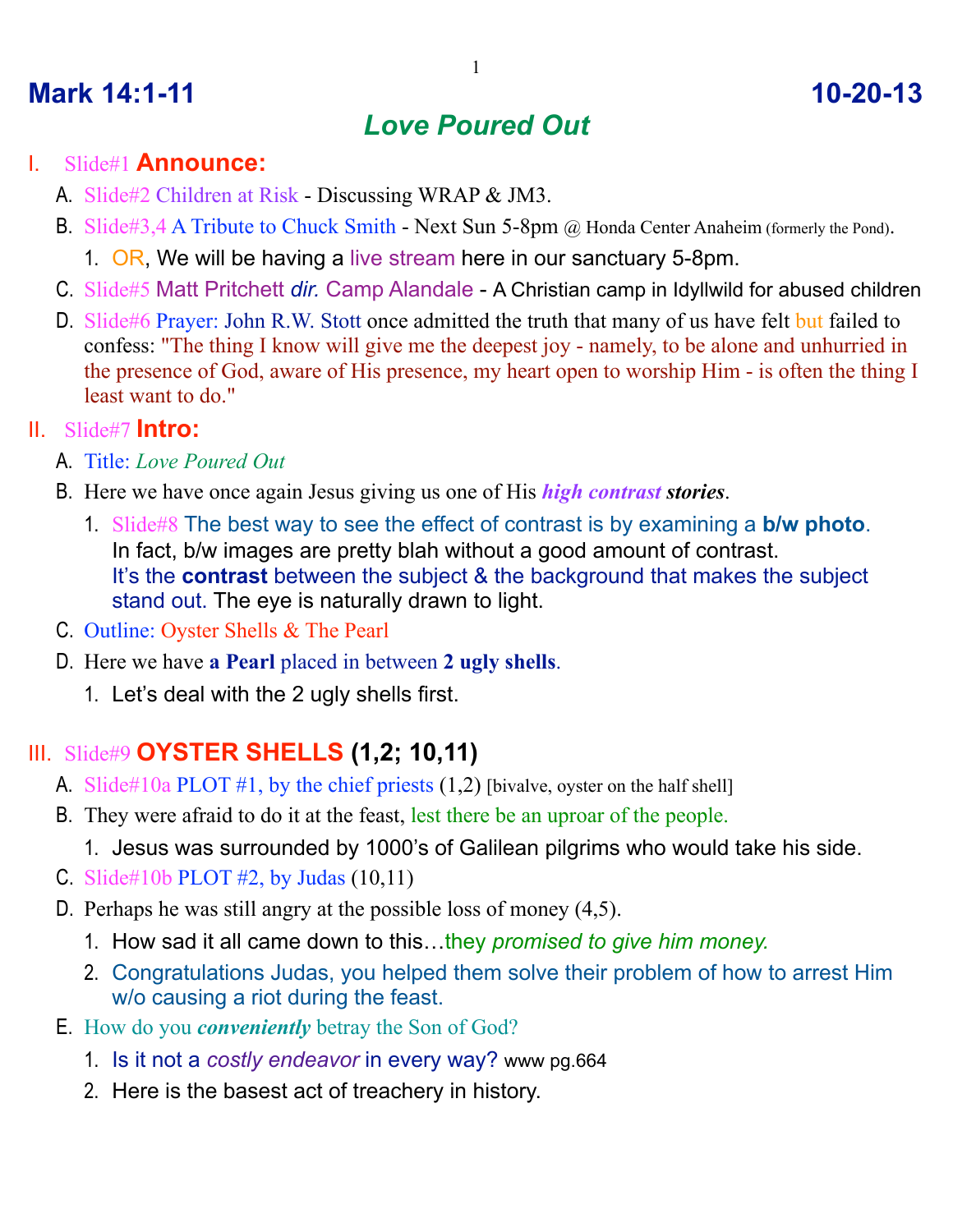2

F. Though Judas shared Jesus' **company**, he never shared **His Spirit**.

## IV. Slide#11 **THE PEARL (3-9)**

- A. Same story as Mt.26:6-13 & Jn.12:2-8
	- 1. Not same as Lk.7:36-50 (she was a sinner/harlot; at Simon the Pharisees house)
	- 2. This Mary, was Mary of Bethany. Sister of Martha & Lazarus.
		- a) John told us they all were at this feast. What wonderful table conversations, because Lazarus was already **raised** from the dead.
- B. Slide#12 MARY'S MAGNIFICAT (3) [*magnify*]
- C. Simon the Leper We don't know anything about.
	- 1. Probably a leper healed earlier by Jesus.
- D. Jesus sat/reclined at the table
	- 1. **Feet** anointed in John & Mark. **Head** in Matt. [explain sitting posture]
- E. Slide#13 Alabaster flask it resembled white marble.
	- 1. This substance, the *Oriental alabaster* of the Ancient Egyptians & Bible times came from the Far East. It was highly esteemed for making small perfume bottles called *alabastra*.
	- 2. Usually sealed so well *for shipping* you had to **break** the very delicate neck of the small flask to open it.
		- a) Perhaps an expression of the **wholeheartedness** of her devotion.
	- 3. **Eastern custom** was that if a vessel was used to serve a distinguished guest it should then be destroyed in order that it was never used for anybody of lesser importance.
	- 4. Slide#14 Remember Brylcreem? (hairstyling gel 60's Their jingle was *a little dab'll do ya*) I wonder if we take that same philosophy into *our worship* of Jesus? [lil dab *or* whole flask?]
		- a) Do we use our worship sparingly? [or lavishly]
- F. Slide#15a Oil of spikenard or, perfume of pure nard.
	- 1. An aromatic herb (from the roots/stems) native to N. India. [Grown in Himalayan mnt's]
	- 2. Slide#15b SoS 1:12 While the king is at his table, My spikenard sends forth its fragrance.
		- a) What perfume do you give off at His table? In His world?
- G. Very costly 300 denarii (i.e. a years wage)
	- 1. What do you make in a year? (put that price on it for our lesson this morning)
	- 2. Was it a family heirloom? Was it her dowry?
	- 3. Slide#16 This was an Extravagant Love. It's Crazy Love. Enamored. Smitten. Passionate.
		- a) In which way have you shown *Extravagant love* to the Lord?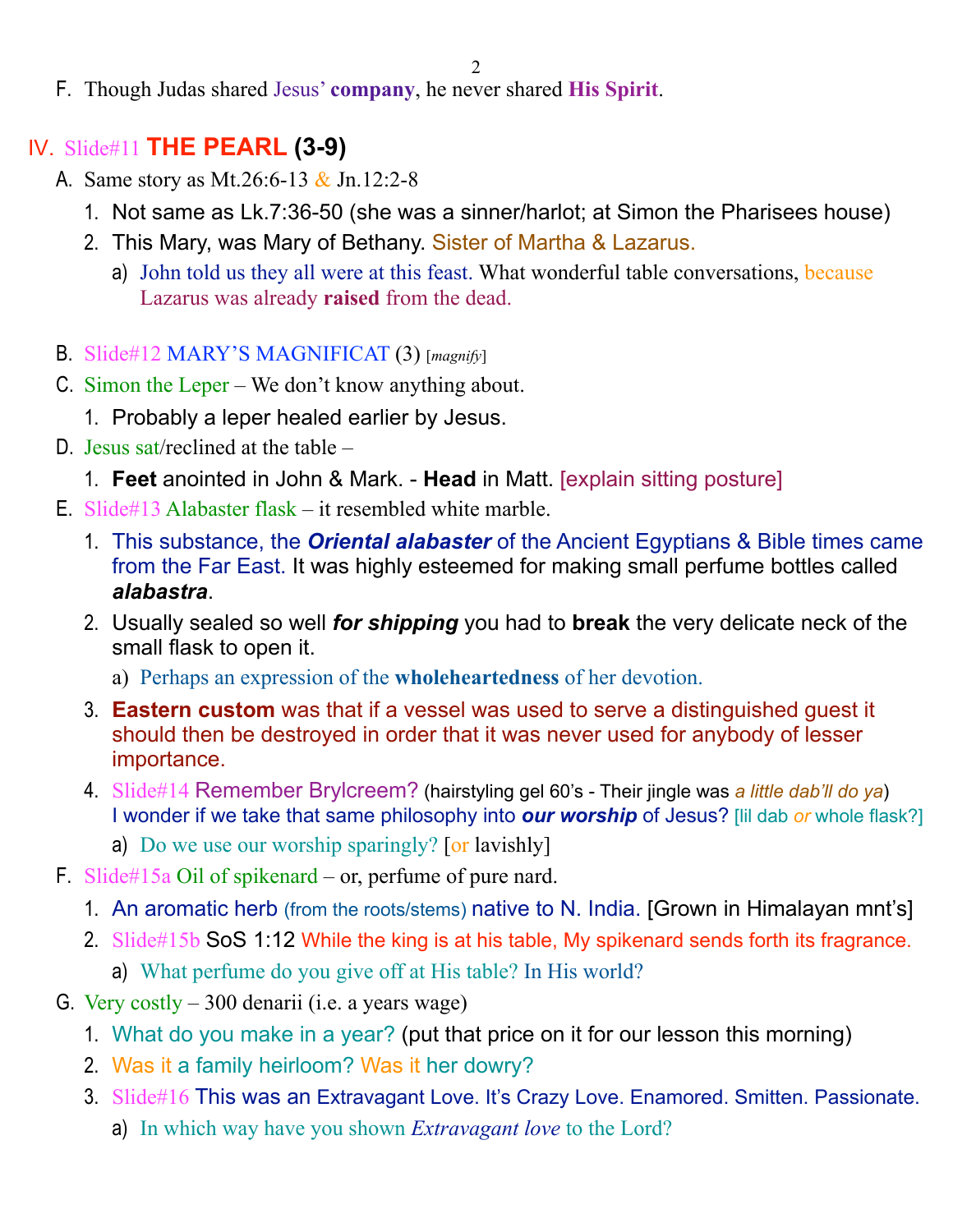3

- b) What have you done in your Christianity where friends/family said...*ok, that's taking this Christianity thing a little too far!*
- c) You might think...but I'm fresh out of *Alabaster flasks*! Well, we can all give Him the best of our **love**, **years** (in our freshness/vigor, strength, manhood/womanhood), & **talents**. Like *Miss Havergal's* beautiful consecration hymn.
- d) Take my **life**, and let it be Consecrated, Lord, to Thee. Take my **moments** and my **days**; Let them flow in ceaseless praise. Take my **hands**, and let them move At the impulse of Thy love. Take my **feet**, and let them be Swift and beautiful for Thee. Take my **voice**, and let me sing, Always, only, for my King. Take my **lips**, and let them be Filled with messages from Thee. Take my **silver** and my **gold**; Not a mite would I withhold. Take my **intellect**, and use Every power as Thou shalt choose. Take my **will**, and make it Thine; It shall be no longer mine. Take my **heart**, it is Thine own; It shall be Thy royal throne. Take my **love**; my Lord, I pour At Thy feet its treasure-store. Take **myself**, and I will be Ever, only, all for Thee.

### H. Slide#17 DISCIPLES DISTURBING DIGS (4,5)

- I. Slide#18a **All** of the disciples seem to have a part in this, but John (12:4) lets us know it was *Judas* who was the ring leader/main complainer in this.
	- 1. In Jn.12:6 This he said(Judas), not that he cared for the poor, but because he was a thief, and had the money box; and he used to take what was put in it.
		- a) So Judas, w/calculator in hand, knew the price of *everything* & the value of *nothing*.<sup>[1](#page-2-0)</sup>
- J. Slide#18b,c Indignant/angry. Criticized/scolded her sharply [to snort, an expression of anger & displeasure, to warn sternly] LKGNT
	- 1. They snorted like angry horses.
	- 2. I wonder how many x's I've snorted at someone else's gift to the Lord? *Forgive me Lord*
- K. Slide#18d Wasted? (*apoleia*) Interesting, this same word is translated *perdition* in Jn.17:12 & applied to Judas, none of them is lost except the son of *perdition.*
	- 1. Judas criticized Mary for **wasting money**, but he **wasted his entire life**.
- L. Slide#19blank Have you ever thought someone went *over the top* in their giving?
	- 1. Is it possible to give **too much** to Jesus?
	- 2. What is the most important thing **you** could give Him?
- M. Did their minds get too occupied w/the work of **the kingdom** that they lost sight of **the King**?
	- 1. Was the ministry becoming a business to be budgeted rather than a Savior to be served?

<span id="page-2-0"></span><sup>1</sup> Kent Hughes, Mark, pg.146.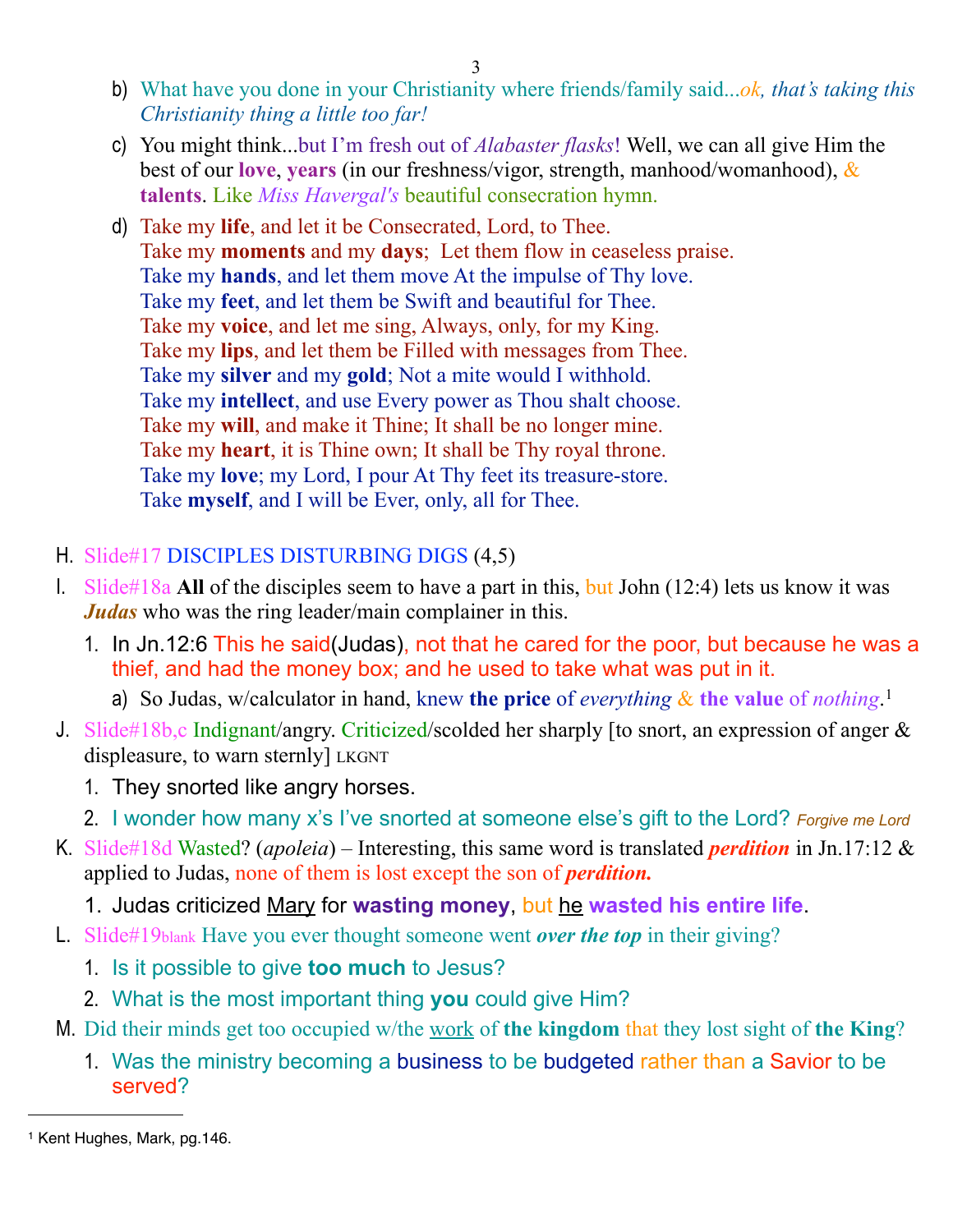- N. Mary's act of worship brought *joy* to the heart of **Jesus** & *malice* to the heart of **Judas**.
- O. Slide#20 JESUS RESPONSE (6-9)
- P. Jesus is **quick to her defense** & steps in between her & her attackers.
	- 1. Slide#21 Rom.8:33,34 Who shall bring any charge against God's elect? It is God who justifies. Who is to condemn? Christ Jesus is the one who died - more than that, who was raised - who is at the right hand of God, who indeed is interceding for us
	- 2. No matter what others say about our worship & service, the most important thing is that *we please the Lord*.
		- a) Our concern is **His** approval alone.
- Q. Slide#22 She has done a good work for me (NIV) *She has done a beautiful thing to me.* 
	- 1. Johns account also adds, *And the house was filled with the fragrance of the oil*. 12:3
		- a) There's always a *spiritual fragrance* in that home where J.C. is *loved & worshiped*.
	- 2. Ken Gire writes in his book, Intimate Moment's pg.83. On the cross, stripped of His clothing, Jesus would wear only the perfume that Mary had lavished upon his hair. It was that perfume which filled his nostrils & covered the stench of mockers rabbled around the cross… Slide#23 The Savior had come to earth to break an alabaster jar for humanity. And Mary had come that night to break one for Him. It was a jar He never regretted breaking. Nor did she. *[our title: Love Poured Out]*
- R. Slide#24 Other women came to anoint Him **after** His burial (16:1); but Mary did it when He could be encouraged by her love.
	- 1. Too many men have felt the grief...that they waited until their wife's funeral to send them flowers. :(
	- 2. What a simple token of love to send someone flowers this week…*just because.*  (Don't tell them that this is instead of sending them to their funeral!)
- S. What's been the greatest gift come your way?
	- 1. Slide#25 Micals as a toddler bringing me dandelions [A beautiful gift comes from a beautiful heart]
	- 2. I bet Jesus has a lot of strange things in His treasury: *"widow's pennies, cups of water, broken alabaster vases, dandelions."*
	- 3. Has He anything of yours in His Treasury?
- T. (7) Was Jesus implying a lack of concern for the poor? Of course not.
- U. Slide#26 (8) She has done what she could Fanny Crosby put on her tomb stone.
	- 1. Blind (6 weeks old, she caught cold & developed inflammation of the eyes). 8,000 + hymns.
- V. She has come beforehand to **anoint** My body for burial anyone who faces a criminal's death faces the threat of being cast into a criminal's grave w/o *anointing*, w/o *proper burial*.